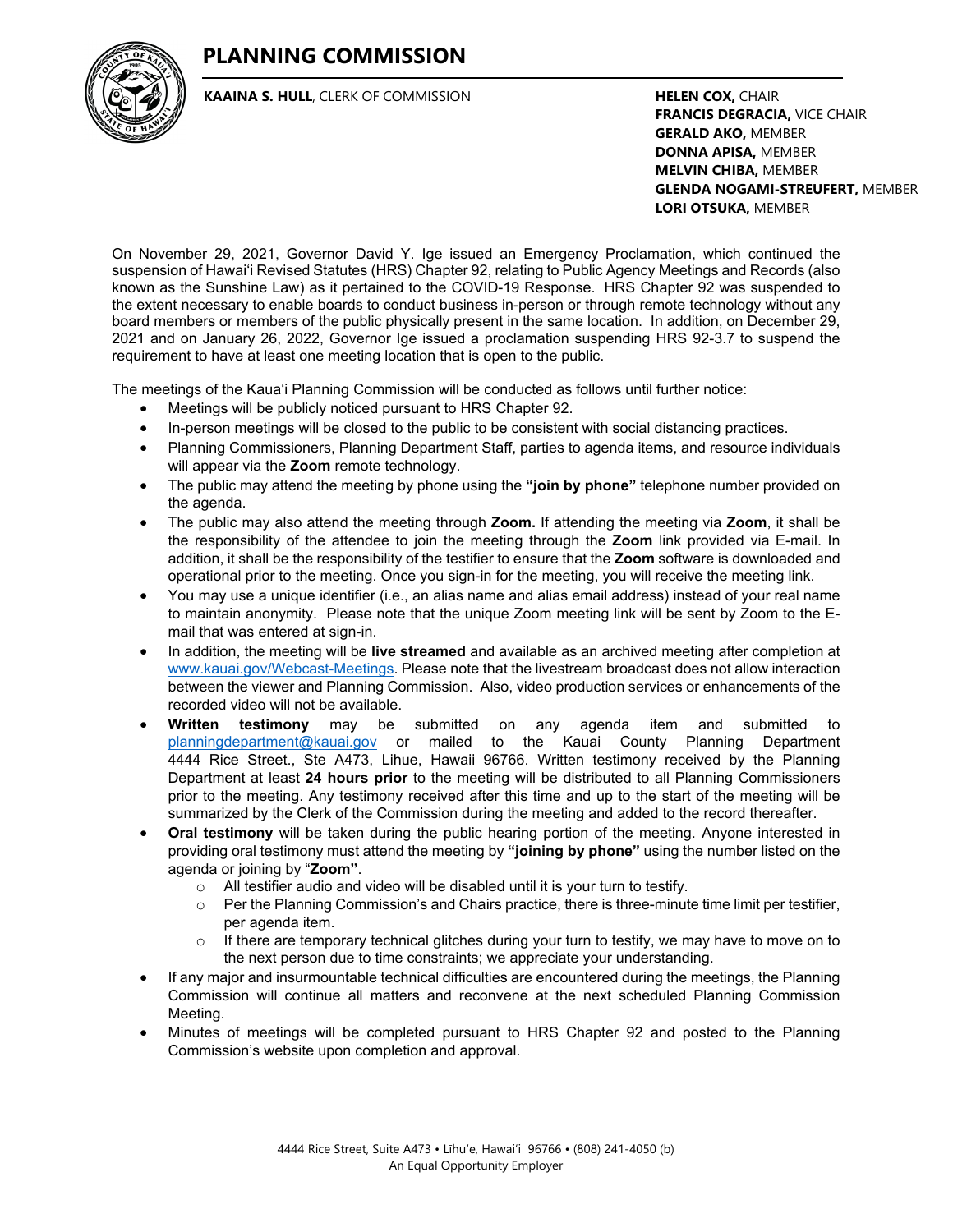#### **PLANNING COMMISSION TELECONFERENCE MEETING NOTICE AND AGENDA Tuesday, March 22, 2022 9:00 a.m. or shortly thereafter**

**To Join By Phone:** US: +1 669 900 9128 or +1 253 215 8782 or +1 346 248 7799 or +1 646 558 8656 or +1 301 715 8592 or +1 312 626 6799 Webinar ID: 941 0282 0366 Participant ID: #

**To Join by ZOOM Link: [https://zoom.us/webinar/register/WN\\_Z\\_px0WoyRu2cZj1zPpjFHg](https://zoom.us/webinar/register/WN_Z_px0WoyRu2cZj1zPpjFHg)**

**Webcast Link: <https://www.kauai.gov/Webcast-Meetings>**

- **A. CALL TO ORDER**
- **B. ROLL CALL**
- **C. APPROVAL OF AGENDA**
- **D. MINUTES of the meeting(s) of the Planning Commission**
	- 1. October 26, 2021

#### **E. RECEIPT OF ITEMS FOR THE RECORD**

**F. HEARINGS AND PUBLIC COMMENT. The Planning Commission will accept written testimony for any agenda item herein. Written testimony indicating your 1) name, and if applicable, your position/title and organization you are representing, and 2) the agenda item that you are providing comment on, may be submitted in writing to [planningdepartment@kauai.gov](mailto:planningdepartment@kauai.gov) or mailed to the County of Kaua'i Planning Department, 4444 Rice Street, Suite 473, Līhu'e, Hawai'i 96766. Written testimony received by the Planning Department before 9:00 a.m. on Monday, March 21, 2022, will be distributed to all Planning Commissioners prior to the meeting. Written testimony received after 9:00 a.m. on Monday, March 21, 2022, will be summarized by the Clerk of the Commission during the meeting and added to the record thereafter.** 

**Oral testimony will be during the public hearing portion of the meeting. Anyone interested in providing oral testimony must attend the meeting via Zoom or "join by phone" using the number listed on the agenda. After oral testimony has been taken, members of the public may continue watching the meeting via the live stream link found at [www.kauai.gov/webcastmeetings.](http://www.kauai.gov/webcastmeetings)** 

#### 1. **Continued Agency Hearing**

a. None for this Meeting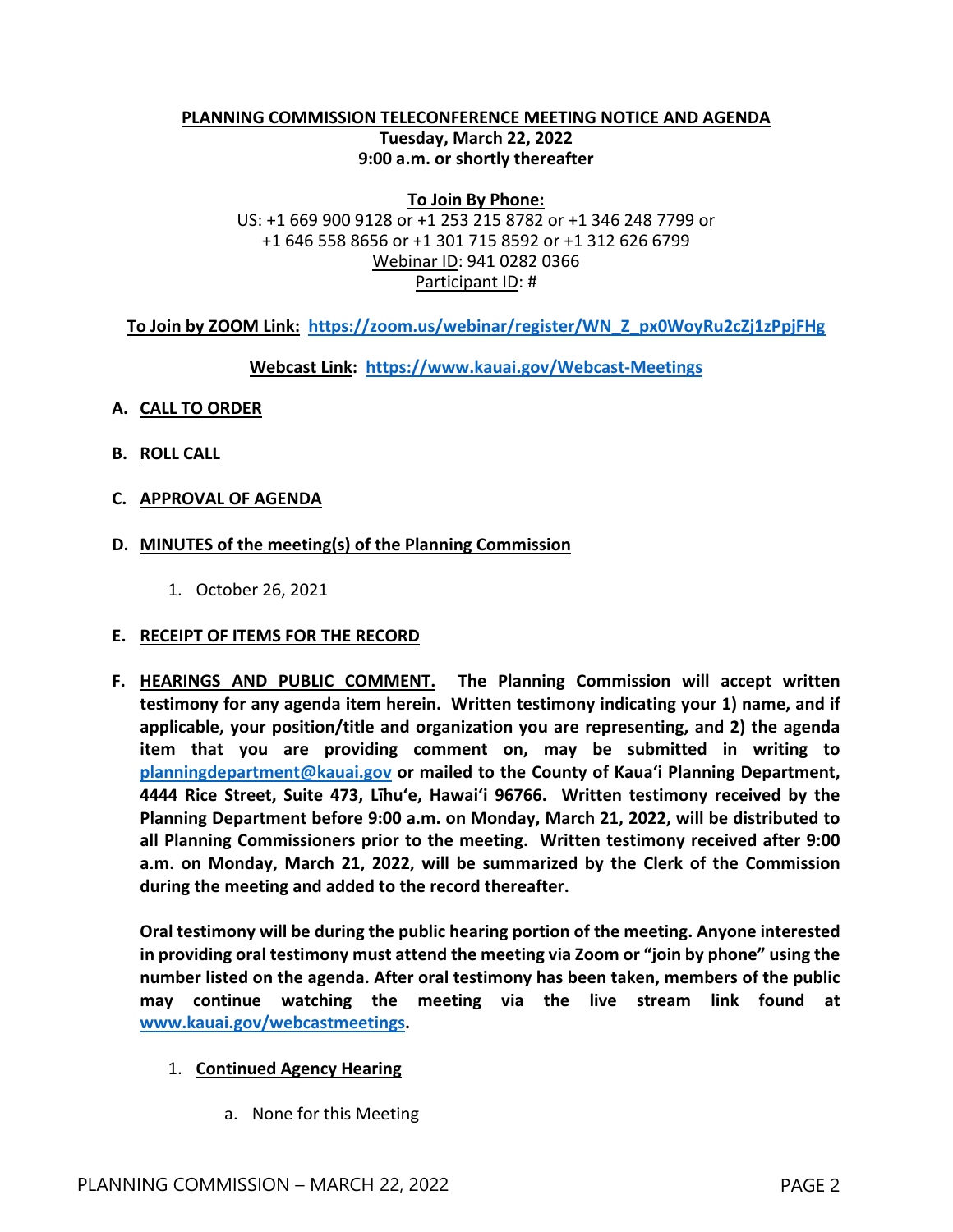### 2. **New Agency Hearing**

a. None for this Meeting

#### 3. **Continued Public Hearing**

a. None for this Meeting

### **4. New Public Hearing**

- a. ZA-2022-2: A bill for an ordinance amending Chapter 8, Kaua'i County Code 1987, as amended, relating to Comprehensive Zoning Ordinance (CZO). The proposal amends Section 8-1.4 of the CZO relating to Application of Regulations and more specifically, standards involving the placement, design and construction of outdoor hazard warning sirens = *County of Kaua'i, Planning Department*.
	- 1. Director's Report pertaining to this matter (see agenda packet).
- b. ZA-2022-3: A bill for an ordinance amending Chapter 8, Kaua'i County Code 1987, as amended, relating to Comprehensive Zoning Ordinance (CZO). The proposal amends Section 8-2.4 of the CZO relating to the Table of Uses and more specifically, permitting requirements for warehouses within the General Commercial zoning district *= County of Kaua'i, Planning Department*.
	- 1. Director's Report pertaining to this matter (see agenda packet).
- c. ZA-2022-4: A bill for an ordinance amending Chapter 8, Kaua'i County Code 1987, as amended, relating to Comprehensive Zoning Ordinance (CZO). The proposal amends Section 8-1.4 of the CZO relating to Application of Regulations and more specifically, density standards involving parcels that have been partitioned through the Condominium Property Regime (CPR) process, pursuant to Chapter 514B of the Hawaii Revised Statues *County of Kaua'i, Planning Department* .
	- 1. Director's Report pertaining to this matter (see agenda packet).

### **5. All remaining public testimony pursuant to HRS 92 (Sunshine Law)**

#### **G. CONSENT CALENDAR**

### 1. **Status Reports**

a. None for this Meeting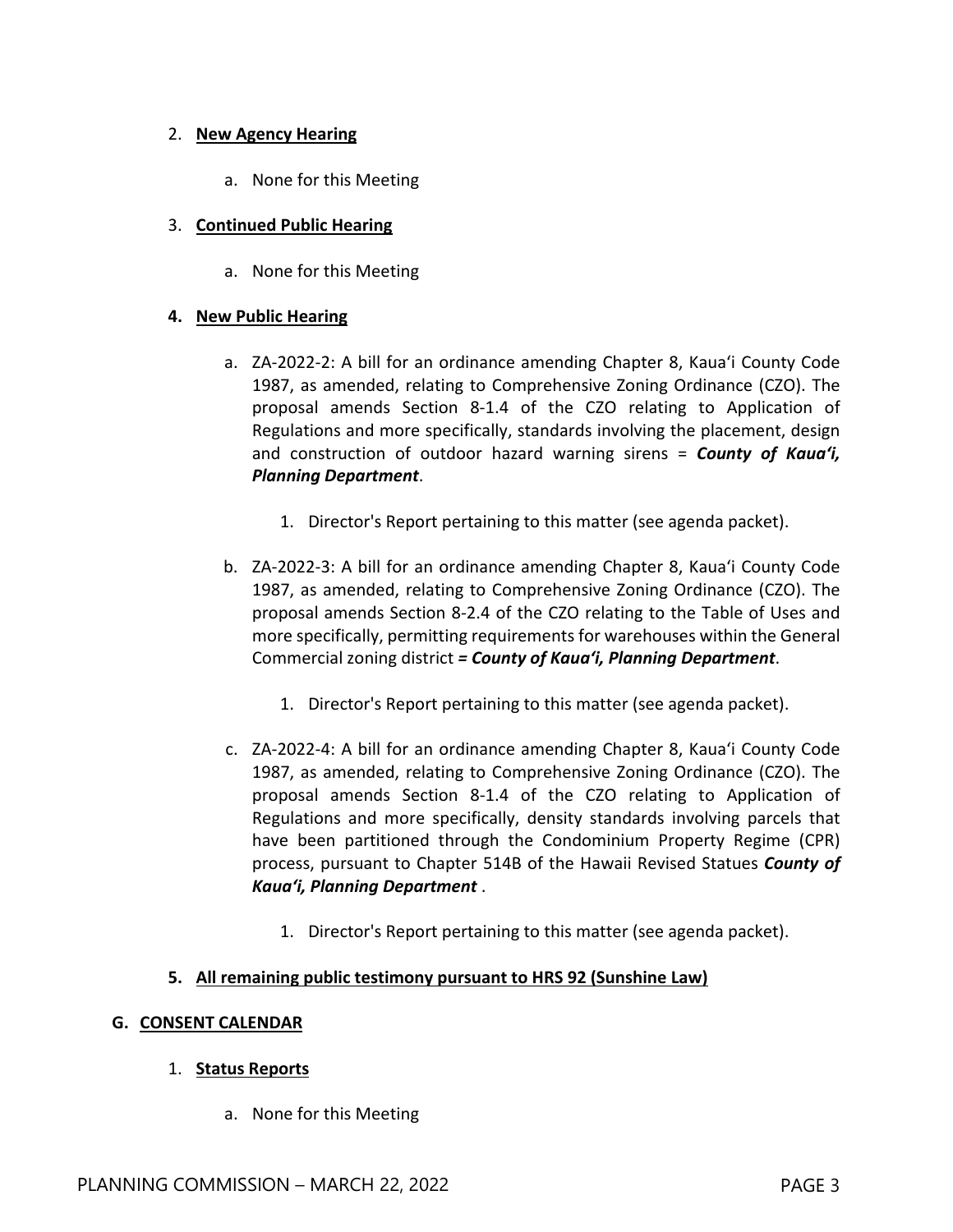### 2. **Director's Report for Project Scheduled for Agency Hearing**

- a. AMENDMENT TO SPECIAL MANAGEMENT AREA USE PERMIT (SMA(U)-83-4), CLASS IV ZONING PERMIT Z-IV-83-27, and USE PERMIT U-83-17 to allow expansion for an outdoor restaurant use and associated improvements on a parcel situated on the makai side of Lawa'i Road, commonly known as The Beach House Restaurant, further identified as 5022 Lawa'i Road, Tax Map Key: 2-6-005:011, containing a total area of 34,900 square feet = **IP2 LLC (dba The Beach House Restaurant).**
	- 1. Director's Report pertaining to this matter (see agenda packet).
- b. CLASS IV ZONING PERMIT (Z-IV-2022-6) and USE PERMIT (U-2022-6) to facilitate conversion of an existing building into a pre-school facility containing classrooms, offices, a meeting room, and reception are on the St. Catherine's Church/School campus, situated at the Kawaihau Road/Haua'ala Road intersection, and further identified as Tax Map Key: 4-6-015:058, containing a total area of approximately 1.09 acres **= Kamehameha Schools.**
	- 1. Director's Report pertaining to this matter (see agenda packet).
- c. CLASS IV ZONING PERMIT (Z-IV-2022-7) and USE PERMIT (U-2022-7) to allow construction of a new single-family dwelling unit on a parcel situated at the southern terminus of Aalona Street in Kilauea, situated approximately 300 feet south of its intersection with Lokela Street, and further identified as 4433 Aalona Street, Tax Map Key: 5-2-006:014, containing a total area of approximately 16,187 square feet **= Keopele V. & Ashley H. McBride.**
	- 1. Director's Report pertaining to this matter (see agenda packet).

### **H. GENERAL BUSINESS MATTERS**

- 1. Request to amend Condition No. 2 of Class IV Zoning Permit Z-IV-2015-10, Use Permit U-2015-9, and Special Permit SP-2015-1 relating to commercial tour operations, involving a parcel situated at 5730 Olohena Road, further identified as Tax Map Key: (4) 4-4-003:045, CPR Unit 3, Wailua Homesteads = **Steelgrass Farm.**
	- a. Director's Report pertaining to this matter (see agenda packet).
	- b. Memorandum Number 1 to Planning Commission (see agenda packet).

### **I. COMMUNICATION**

1. None for this Meeting.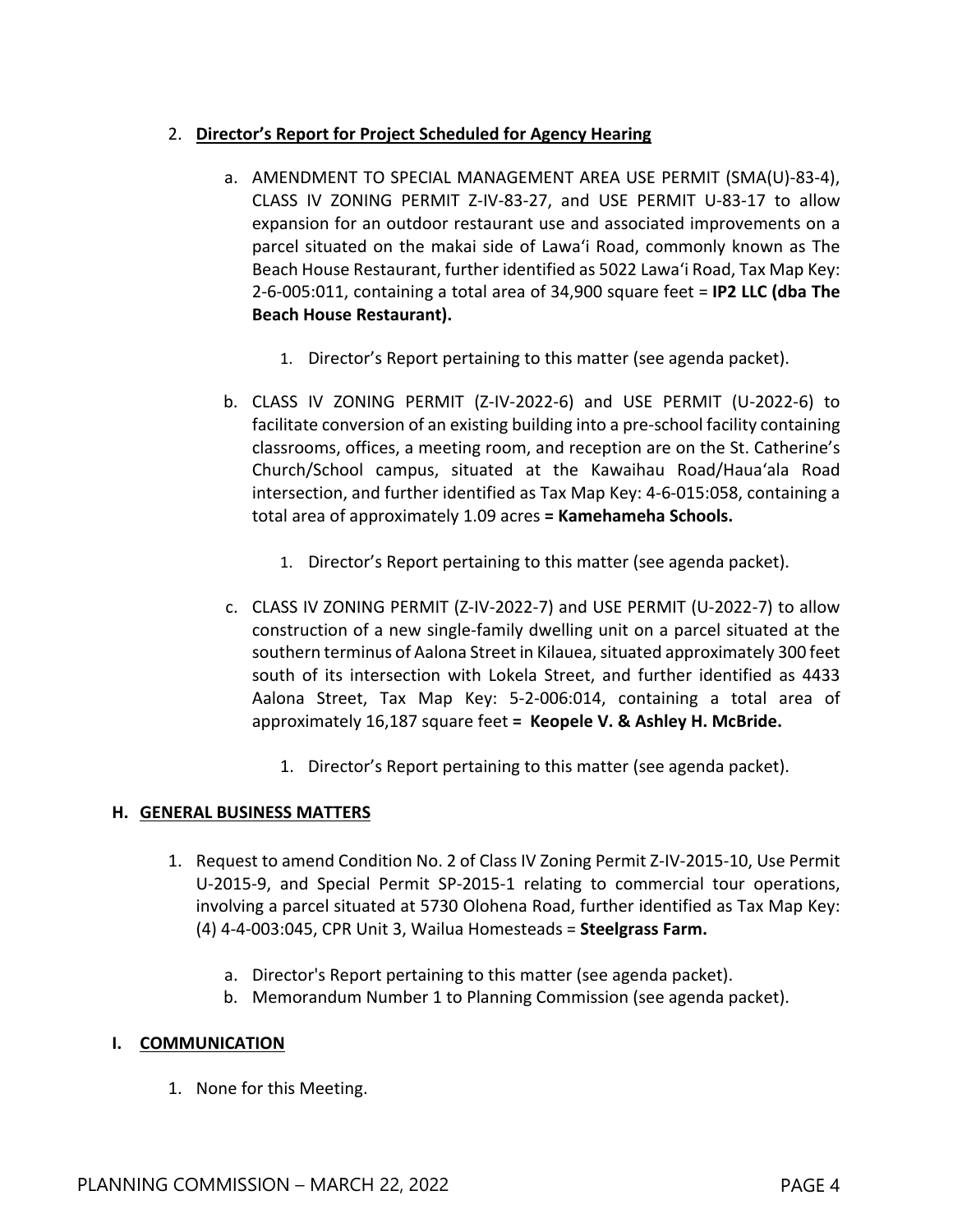#### **J. COMMITTEE REPORTS**

#### 1. **Subdivision Committee**

a. Consideration and Action on all Subdivision matters listed on the Subdivision Committee Agenda.

#### **K. UNFINISHED BUSINESS (For Action)**

1. None for this Meeting.

#### **L. NEW BUSINESS (For Action)**

- 1. ZA-2022-2: A bill for an ordinance amending Chapter 8, Kaua'i County Code 1987, as amended, relating to Comprehensive Zoning Ordinance (CZO). The proposal amends Section 8-1.4 of the CZO relating to Application of Regulations and more specifically, standards involving the placement, design and construction of outdoor hazard warning sirens = *County of Kaua'i, Planning Department*.
	- a. Director's Report pertaining to this matter (see agenda packet).
- 2. ZA-2022-3: A bill for an ordinance amending Chapter 8, Kaua'i County Code 1987, as amended, relating to Comprehensive Zoning Ordinance (CZO). The proposal amends Section 8-2.4 of the CZO relating to the Table of Uses and more specifically, permitting requirements for warehouses within the General Commercial zoning district *= County of Kaua'i, Planning Department*.
	- a. Director's Report pertaining to this matter (see agenda packet).
- 3. ZA-2022-4: A bill for an ordinance amending Chapter 8, Kaua'i County Code 1987, as amended, relating to Comprehensive Zoning Ordinance (CZO). The proposal amends Section 8-1.4 of the CZO relating to Application of Regulations and more specifically, density standards involving parcels that have been partitioned through the Condominium Property Regime (CPR) process, pursuant to Chapter 514B of the Hawaii Revised Statues *County of Kaua'i, Planning Department* .
	- a. Director's Report pertaining to this matter (see agenda packet).

#### **M. EXECUTIVE SESSION**

Pursuant to Hawaii Revised Statutes Sections 92-4 and 92-5(a)(4), the purpose of this executive session is to consult with the County's legal counsel on questions, issues, status and procedural matters. This consultation involves consideration of the powers, duties, privileges, immunities, and/or liabilities of the Commission and the County as they relate to the following matters: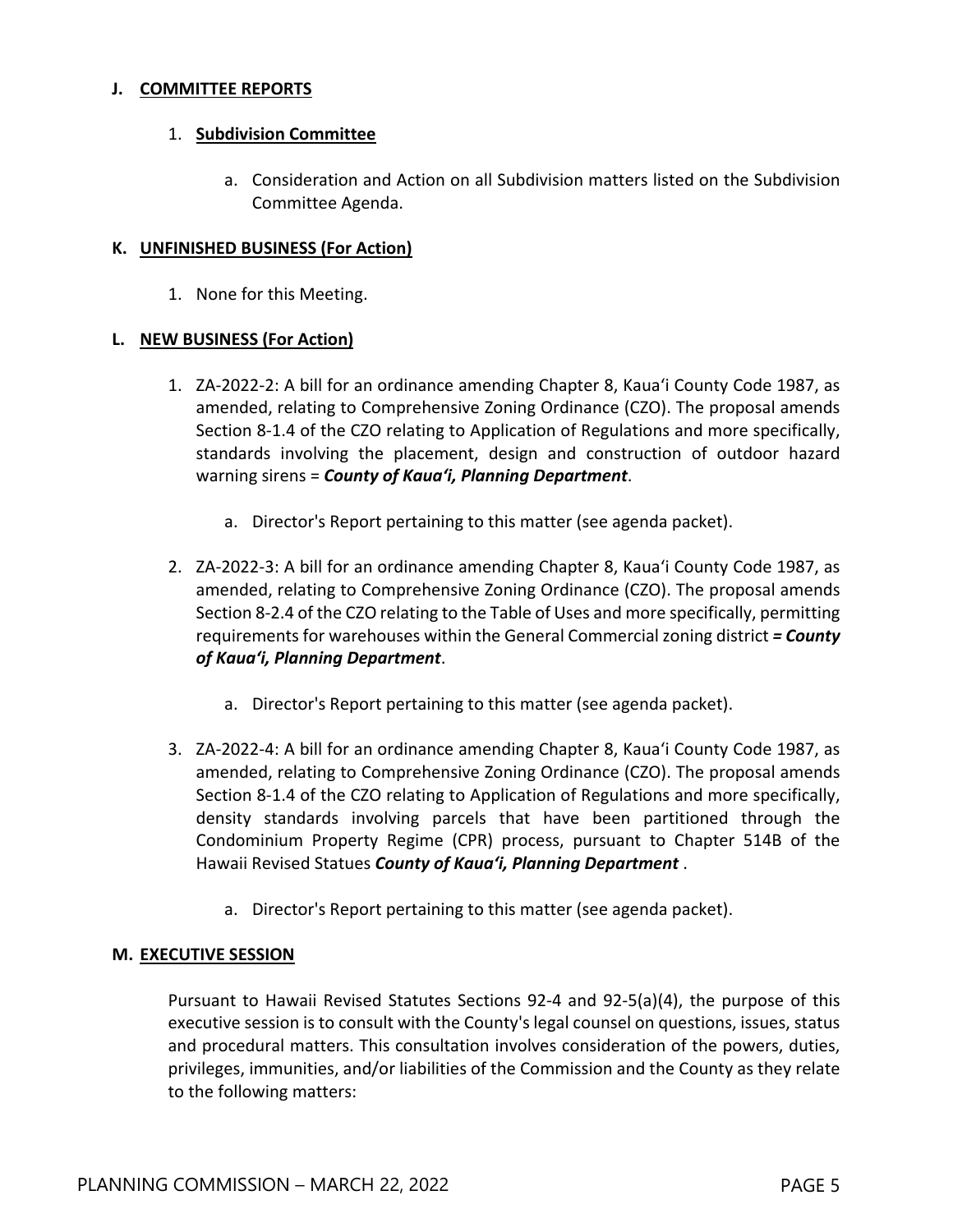- 1. ZA-2022-2: A bill for an ordinance amending Chapter 8, Kaua'i County Code 1987, as amended, relating to Comprehensive Zoning Ordinance (CZO). The proposal amends Section 8-1.4 of the CZO relating to Application of Regulations and more specifically, standards involving the placement, design and construction of outdoor hazard warning sirens = *County of Kaua'i, Planning Department*.
- 2. ZA-2022-3: A bill for an ordinance amending Chapter 8, Kaua'i County Code 1987, as amended, relating to Comprehensive Zoning Ordinance (CZO). The proposal amends Section 8-2.4 of the CZO relating to the Table of Uses and more specifically, permitting requirements for warehouses within the General Commercial zoning district *= County of Kaua'i, Planning Department*.
- 3. ZA-2022-4: A bill for an ordinance amending Chapter 8, Kaua'i County Code 1987, as amended, relating to Comprehensive Zoning Ordinance (CZO). The proposal amends Section 8-1.4 of the CZO relating to Application of Regulations and more specifically, density standards involving parcels that have been partitioned through the Condominium Property Regime (CPR) process, pursuant to Chapter 514B of the Hawaii Revised Statues *County of Kaua'i, Planning Department* .
- 4. Request to amend Condition No. 2 of Class IV Zoning Permit Z-IV-2015-10, Use Permit U-2015-9, and Special Permit SP-2015-1 relating to commercial tour operations, involving a parcel situated at 5730 Olohena Road, further identified as Tax Map Key: (4) 4-4-003:045, CPR Unit 3, Wailua Homesteads = **Steelgrass Farm.**

## 5. **Preliminary Subdivision Map Approval Pursuant to Kaua'i County Code Chapter 9, Article 3**

a. Subdivision Application No. S-2022-8 (BBCP Kukuiʽula Parcel X, LLC. ET. AL.) Kukuiʽula Parcel X, Phase 2 Subdivision Proposed 2-lot consolidation and resubdivision into 4-lots TMK: (4) 2-6-015: 010 & 011 Kōloa (Makai), Kōloa, Kona , Kaua'i

### 6. **Final Subdivision Map Approval Pursuant to Kaua'i County Code Chapter 9, Article 3**

a. Subdivision Application No. S-2020-7 (State of Hawaiʽi DLNR / Land Division & Division of Forestry and Wildlife) DLNR Baseyard Facility Proposed 2-lot Subdivision TMK: (4) 1-8-008:020 Hanapēpē, Waimea, Kaua'i

### **N. ANNOUNCEMENTS**

1. Topics for Future Meetings.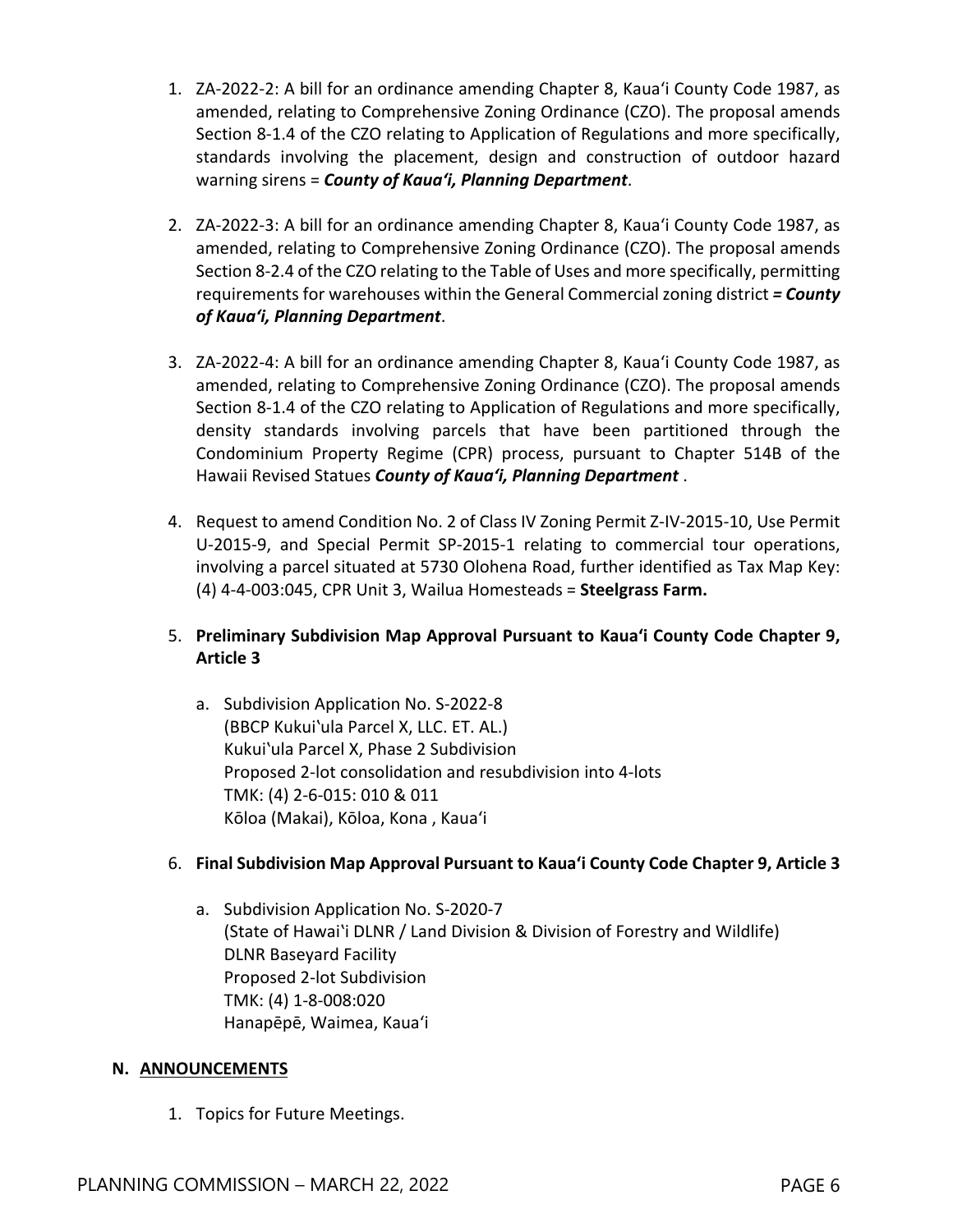2. The following regularly scheduled Planning Commission meeting will be held at 9:00 a.m., or shortly thereafter, on April 12, 2022. The Planning Commission anticipates this meeting to be held in-person at the Lihue Civic Center, Moikeha Building, Meeting Room 2A-2B, 4444 Rice Street, Lihue, Hawaii 96766. The Commission also anticipates providing telephone and a virtual platform capability for members of the public to testify remotely. The Commission will announce its intended meeting method via an agenda electronically posted at least six days prior to the meeting date.

#### **O. ADJOURNMENT**

**NOTE: IF YOU NEED AN AUXILIARY AID/SERVICE, OTHER ACCOMMODATION DUE TO A DISABILITY, OR AN INTERPRETER FOR NON-ENGLISH SPEAKING PERSONS, PLEASE CONTACT THE OFFICE OF BOARDS & COMMISSIONS AT (808) 241-4917 OR [ASEGRETI@KAUAI.GOV](mailto:ASEGRETI@KAUAI.GOV) AS SOON AS POSSIBLE. REQUESTS MADE AS EARLY AS POSSIBLE WILL ALLOW ADEQUATE TIME TO FULFILL YOUR REQUEST.** 

**UPON REQUEST, THIS NOTICE IS AVAILABLE IN ALTERNATE FORMATS SUCH AS LARGE PRINT, BRAILLE, OR ELECTRONIC COPY.**